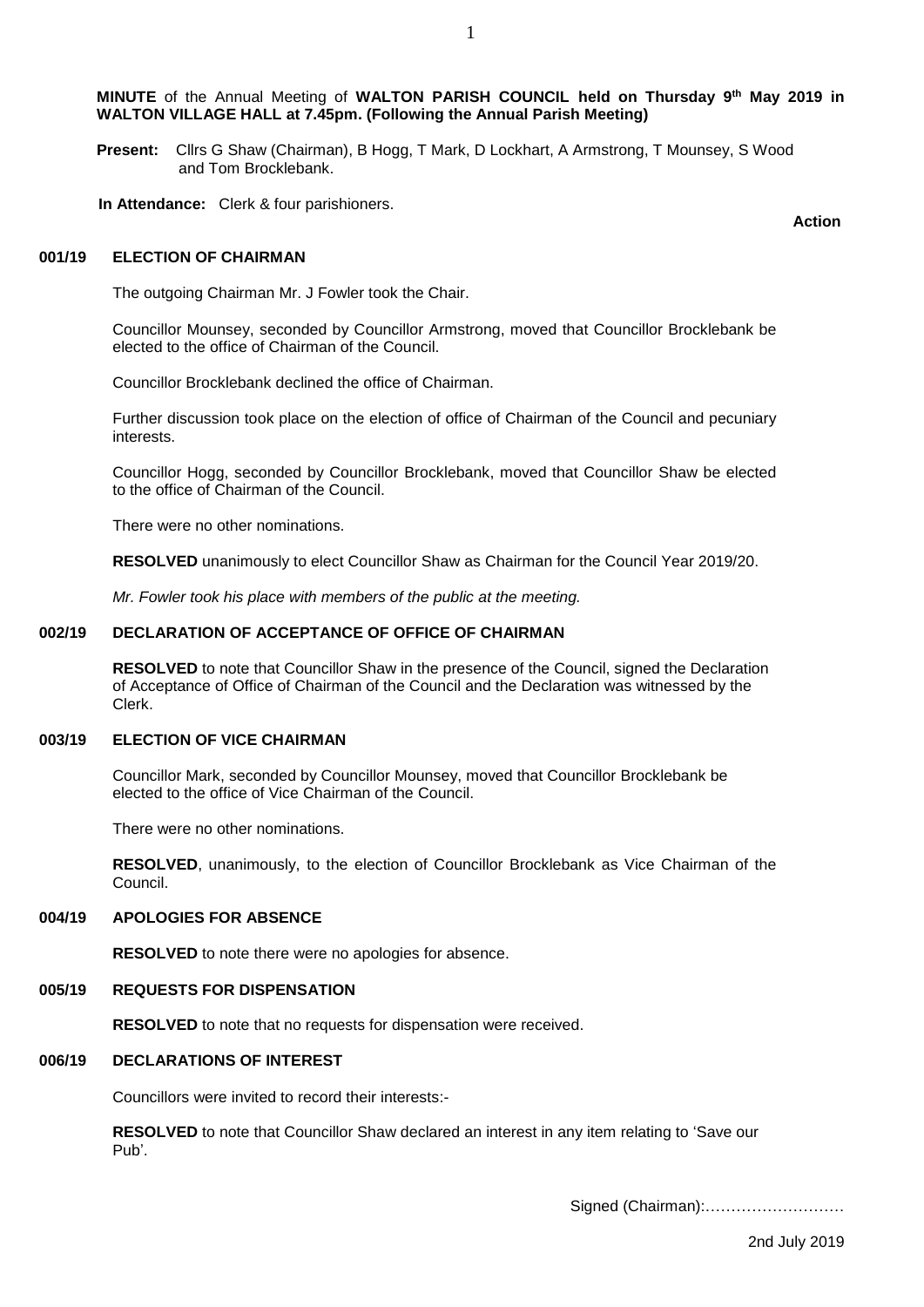#### **007/19 MINUTES**

## **007/19.1 MINUTE OF THE MEETING HELD ON 11TH MARCH 2019 WAS SUBMITTED.**

**RESOLVED** to authorise the Chairman to sign the minutes of the meeting held on 11<sup>th</sup> March 2019, confirmed as a true and accurate record.

#### **008/19 APPOINTMENT OF CLERK**

Members were asked to formally agree the appointment of Allison Riddell as Clerk to the Council and agree hours and pay scale.

RESOLVED to appoint Allison Riddell as Clerk to the Council, employed on LC1 SCP18 (£10.16 per hour) per the National Joint Council agreed pay scales for 17.5 hours per month from 2<sup>nd</sup> April 2019.

### **009/19 REPRESENTATION ON OUTSIDE BODIES**

**RESOLVED** that the following appointments be made:-

Walton Village Hall Management Committee – Cllr Lockhart Save Our Pub Group – Cllr Wood (other members will attend meetings as previously arranged) Brampton and Beyond Community Trust – No representative Carlisle Parish Councils Association – Cllr Lockhart would attend whenever possible, future meeting dates to be circulated.

#### **010/19 STANDING ORDERS AND FINANCIAL REGULATIONS**

2018 revised NALC model standing orders and the council's financial regulations were circulated prior to the meeting for review and adoption.

**RESOLVED** to adopt the revised model standing orders and financial regulations with no amendments.

### **011/19 ASSETS**

Members reviewed the assets held by the council.

**RESOLVED** that the old computer held at the previous Chairman's property would be disposed **Clerk/PC/JF** of securely and the printer would be offered to the school. The Clerk and Mrs P Cronin would arrange to review old Council documents held at Mrs Cronin's property, any current and/or relevant documentation would be kept at the Council office in Brampton. The filing cabinet would then be scrapped.

## **012/19 INSURANCE**

The insurance quote from Came and Company insurance for 2019/20 was submitted to the meeting at a cost of £1,118.59 and members reviewed the policy to confirm the council had cover in respect of all risks

The insurance policy also incorporates the village hall and reading room who pay a contribution towards the insurance.

**RESOLVED** to accept the quote from Came and Company in the sum of £1,118.59 and that the **Clerk**Clerk would clarify the payment to be made by the Village Hall and Reading Room as no payment had been received for 3 years.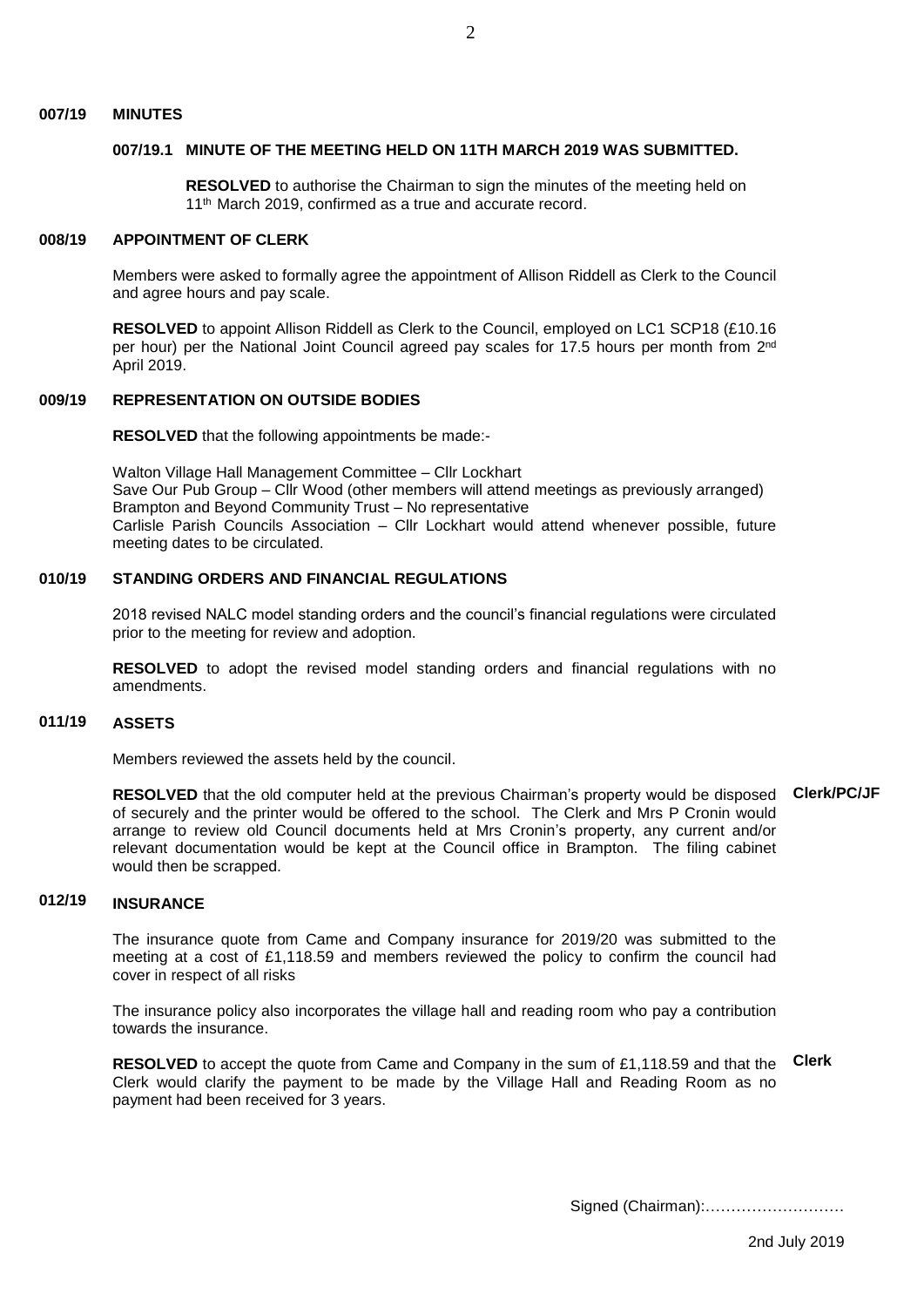# **013/19 SUBSCRIPTION**

Members reviewed the parish council's current subscriptions.

**RESOLVED** to renew the CALC subscription for 19/20 in the sum of £118.37, which was **Clerk** submitted to the meeting.

## **014/19 POLICY REVIEW**

The following core policies were circulated prior to the meeting and adopted/reviewed accordingly:-

- Complaints procedure
- Publication scheme/Freedom of Information Policy
- Media and Press Policy
- Health and Safety Policy
- Equality and Diversity Policy
- Equal Opportunities Policy
- Document Retention Policy
- Fraud/corruption Detection & Prevention Policy
- Filming Policy

**RESOLVED** to note the core policies and that no amendments were required. All policies would be available on the website in due course.

# **015/19 GENERAL DATA PROTECTION REGULATIONS (GDPR)**

## **15/19.1 DATA PROTECTION OFFICER (DPO)**

Members gave consideration to the appointment of a Data Protection Officer.

**RESOLVED** to appoint the Clerk as DPO for 2019/20.

# **15/19.2 GDPR POLICY REVIEW**

The following GDPR related policies were circulated prior to the meeting and reviewed:-

**RESOLVED** to approve and adopt the following policies with no amendments:-

- Data Protection Policy
- Privacy Notice for Staff/Councillors/Role Holders/General Privacy Notice
- Personal Data Breach Policy
- Email Consent Log

 Members also completed individual General Data Awareness Checklists to be kept on file.

## **016/19 MEETING CALENDAR**

.

Consideration was given to meeting dates for 2019/20 for the council.

**RESOLVED** that future meetings would take place bi-monthly on the first Tuesday of the month commencing on July 2<sup>nd</sup> 2019.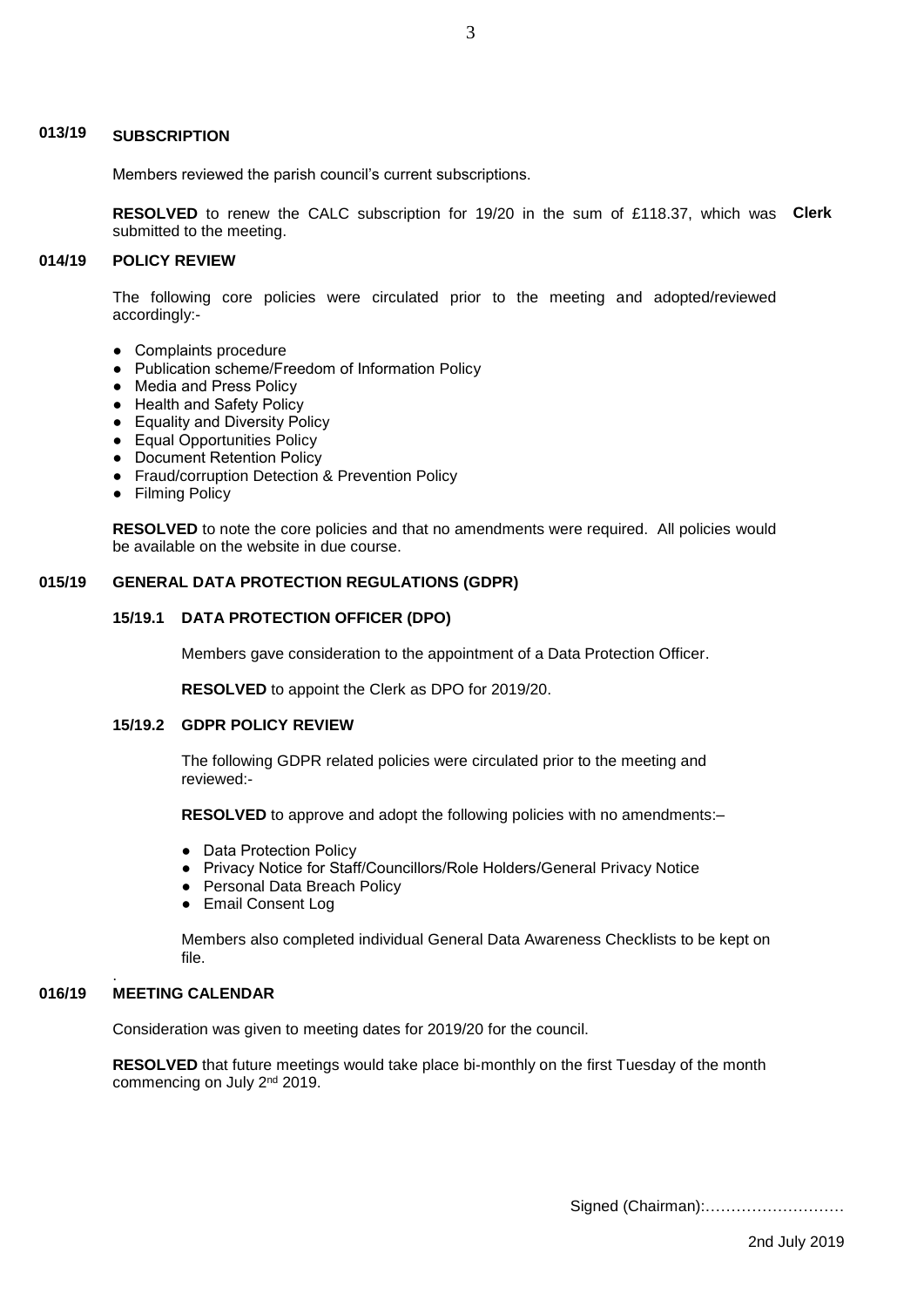## **017/19 GENERAL POWERS OF COMPETENCE**

As per standing orders in an election year, members gave consideration to the eligibility of the council to exercise the general powers of competence.

**RESOLVED** to note that the Clerk is currently undertaking the CiLCA qualification. Until the Clerk is fully qualified then the council is not eligible.

#### **018/19 PUBLIC PARTICIPATION -**

## **018/19.1 CITY AND COUNTY COUNCILLOR REPORTS**

 **RESOLVED** to note there were no City or County Councillors present.

# **018/19.2 PUBLIC PARTICIPATION**

A member of the public queried the council's policy on the amount of time permitted for public participation at meetings.

 The Clerk explained that most councils permitted 15 minutes for public participation at meetings as agreed per standing orders.

 **RESOLVED** that the council's policy on public participation would be reviewed at the next meeting.

## **018/19.3 SPEEDING AT WALTON MOSS**

Discussion took place regarding the ongoing problem of speeding in and around the village.

 **RESOLVED** that information on Speedwatch would be put on the local Facebook page and the Clerk would ask the police if a Speed Indication Device could be placed near the Wilson Homes as soon as possible.

### **019/19 REPRESENTATIVES' REPORTS**

# **019/19.1 VILLAGE HALL**

 Councillor Lockhart reported on upcoming dates for events in the village including the AGM of the Hall (28.5.19), a cocktail night (14.6.19), music on the green (13.7.19) and a duck race (Sept date tbc).

 **RESOLVED** to note that further information would be available on the local Facebook page and flyers.

## **020/19 TOWN AND COUNTRY PLANNING**

**APPLICATIONS –** Applications for planning consent were considered.

**RESOLVED** to advise the appropriate Planning Authority of the Council's comments as follows:-

**020/19.1 L/A REAR OF 1 AND 2 WHITEHOUSE, WALTON (19/0309)** – Erection of 1 bungalow and garage (plot 3) without compliance with condition 2 imposed by planning permission 18/0777 to raise the roof height by 500mm.

No observations.

Signed (Chairman):………………………

**Clerk/TB**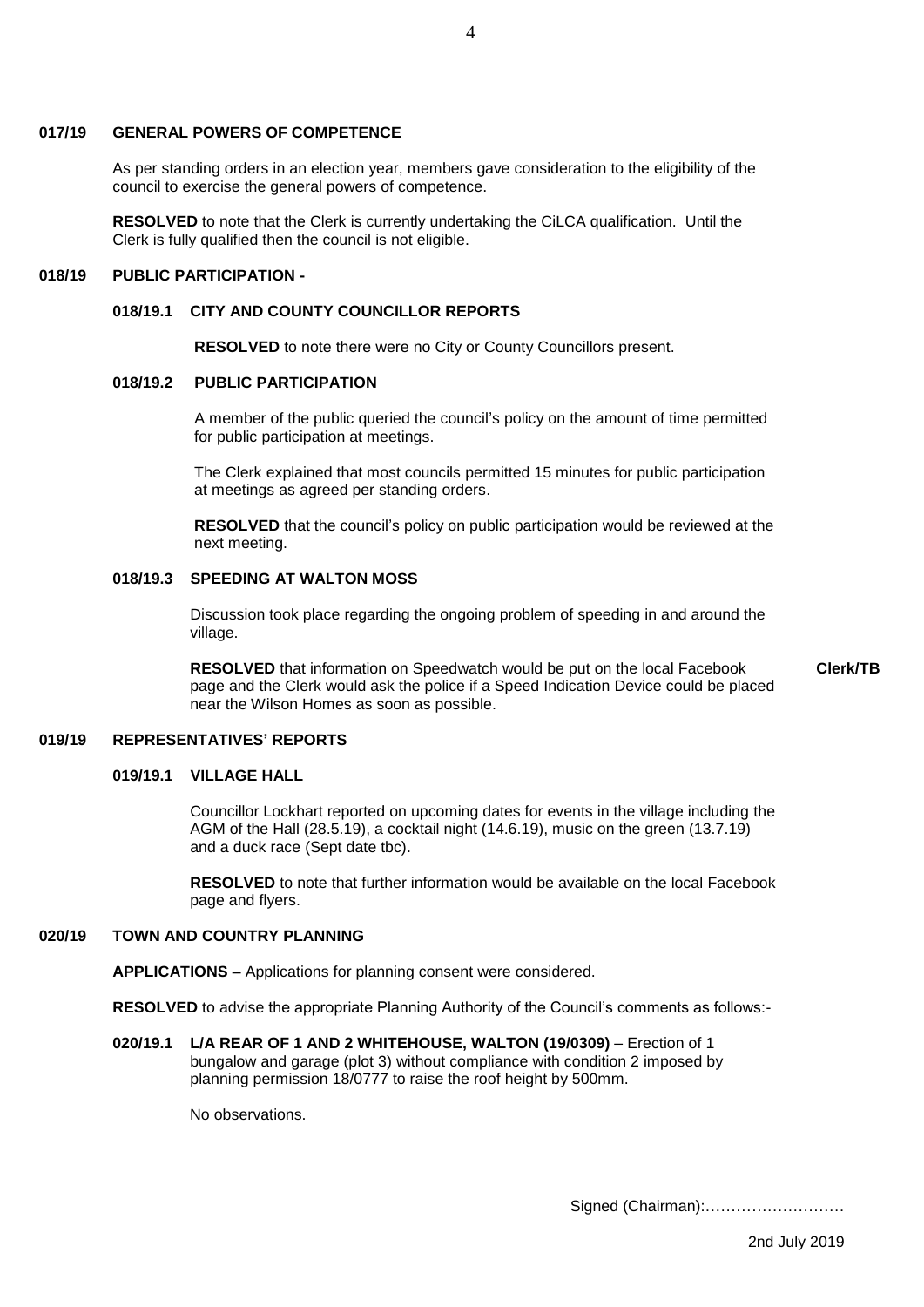No observations.

## **021/19 FINANCIAL MATTERS**

## **021/19.1 BANK RECONCILIATION TO 14.04.19**

 **RESOLVED** that as not all the information to complete the bank reconciliation had been passed to the newly appointed Clerk, the matter would be deferred to an extra ordinary meeting.

# **021/19.2 APPROVAL OF EXPENDITURE**

**RESOLVED** to authorise the following expenditure for payment:-

- P. Cronin 17.5 hours (gross wage) at agreed rate. Information to be passed to Cumbria Payroll Systems to confirm any PAYE deductions.
- £183.60 Colville's Grounds Maintenance grass cutting

## **021/19.3 s137 Spending**

Consideration was given to s137 spending for the current and previous financial year.

**RESOLVED** to note that there was no spending under s137 for the year ending 31<sup>st</sup> March 2019 and there was no projected expenditure for spending under s137 for the current financial year. Current s137 rate for 2019/20 - £8.12 per elector.

# **021/19.4 APPOINTMENT OF INTERNAL AUDITOR**

Consideration was given to the appointment of an internal auditor for 2019/20.

**RESOLVED** to appoint Mrs. Joanne Batey, MAAT, as internal auditor for 2019/20.

# **021/19.5 EXTERNAL AUDITOR ANNUAL GOVERNANCE AND ACCOUNTABILITY RETURN (AGAR) 2019 AND EXEMPTION CERTIFICATE**–

- **021/19.5.1** To consider the approval of the Annual Governance Statement for year ending 31st March 2019.
- **021/19.5.2** To consider the approval of the Statement of Accounts for year ending 31st March 2019.
- **021/19.5.3** To authorise the Chairman to sign Sections 1 and 2 of the Annual Return for year ending 31st March 2019.
- **021/19.5.4** To agree that Walton Parish Council can certify itself as exempt from a limited assurance review and authorise the Chairman to sign the Certificate of Exemption to be submitted to the external auditor.

 **RESOLVED** that all the above items would be deferred to an extra-ordinary meeting as not all the information to complete the accounts had been passed to the newly appointed Clerk.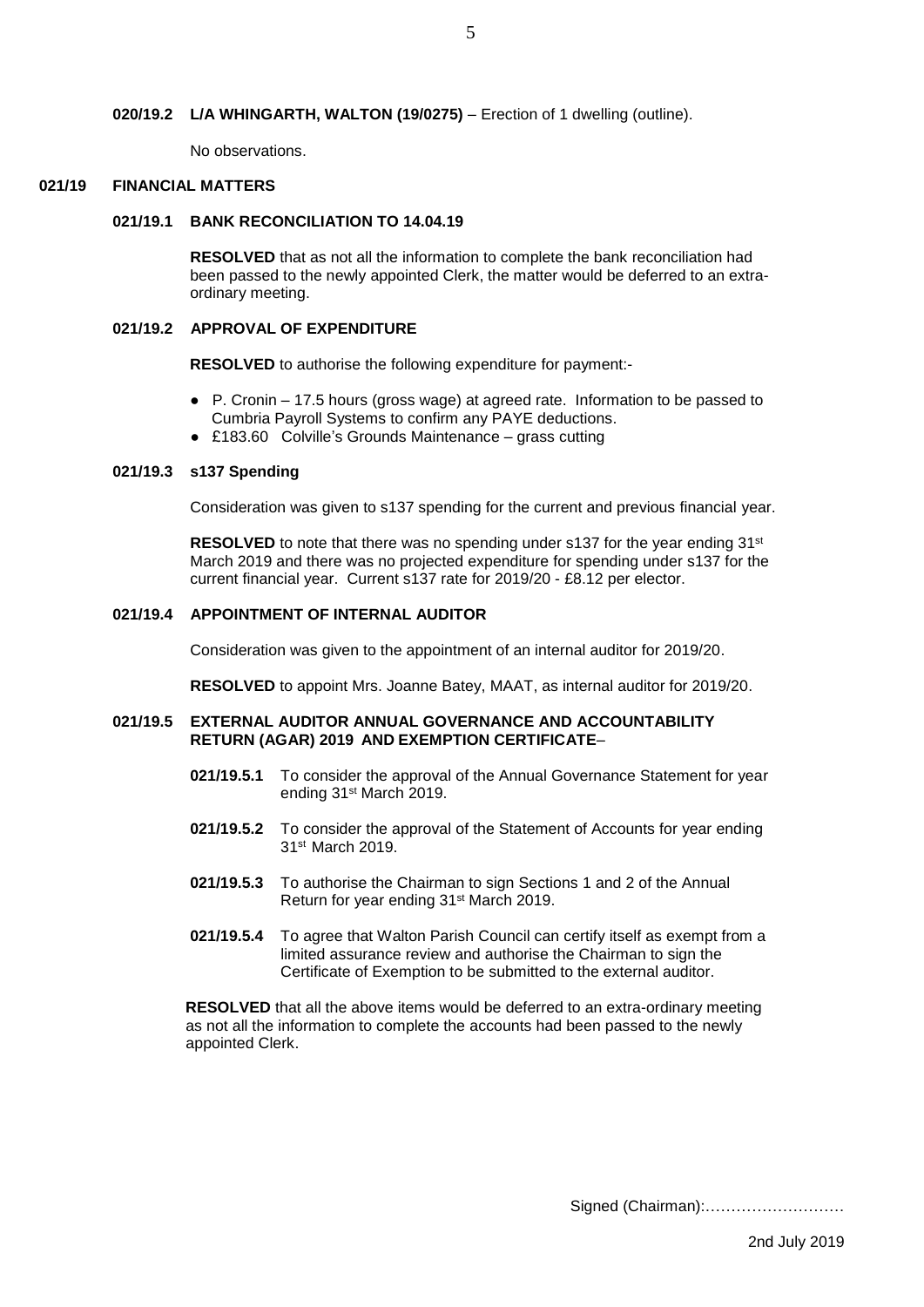## . **021/19.6 CHEQUE SIGNATORIES**

A review of cheque signatories for the Parish Council's bank account was considered.

6

 **RESOLVED** that the following Councillors would act as cheque signatories, Brocklebank, Wood, Armstrong and Mark.

The bank mandate would be amended accordingly.

#### **022/19 PLAY AREA INSPECTION**

Consideration was given to play area inspections.

**RESOLVED** that:-

- **022/19.1** The Clerk would review emails for the last annual inspection and arrange for one if is due before December 2019; **Clerk**
- **022/19.2** That Mrs P Cronin would inform the Clerk whether Mr Cronin would continue with weekly inspections of the play area; and **PC**
- **022/19.3** That the old mobile goalposts would be removed and scrapped. **TMo**

### **023/19 VILLAGE GREEN AND COMMON LAND**

The monthly inspection of the village green was submitted to the meeting.

Councillors Mounsey and Mark reported the situation with the hole on the green and what action should be taken.

**RESOLVED** that a local contractor would investigate the hole as soon as possible, authorisation was given for any emergency work to be carried out immediately.

Councillor Mark reported that complaints had been received regarding dogs not on leads within the play area on the green.

**RESOLVED** that a request for dog owners to keep their dogs on a lead in the play area would **TB** be put on the local Facebook page.

### **024/19 VILLAGE PUB**

Members updated the Clerk on the situation with the village pub. An update, following a site visit, hadn't been received from Chris Hardman, Carlisle City Council.

**RESOLVED** that the Clerk would check through emails for any information on the matter and **Clerk**speak to City Councillor, David Shepherd.

#### **025/19 CALC**

The following correspondence from CALC was received and noted:-

- **025/19.1 CALC CIRCULARS –** April and May 2019.
- **025/19.2 COMMUNITY INFRASTUCTURE LEVY BRIEFING NOTE**
- **025/19.3 CUMBRIA PARTNERSHIP NHS MERGER**
- **025/19.4 NORTH WEST COASTAL ACCESS UPDATE**